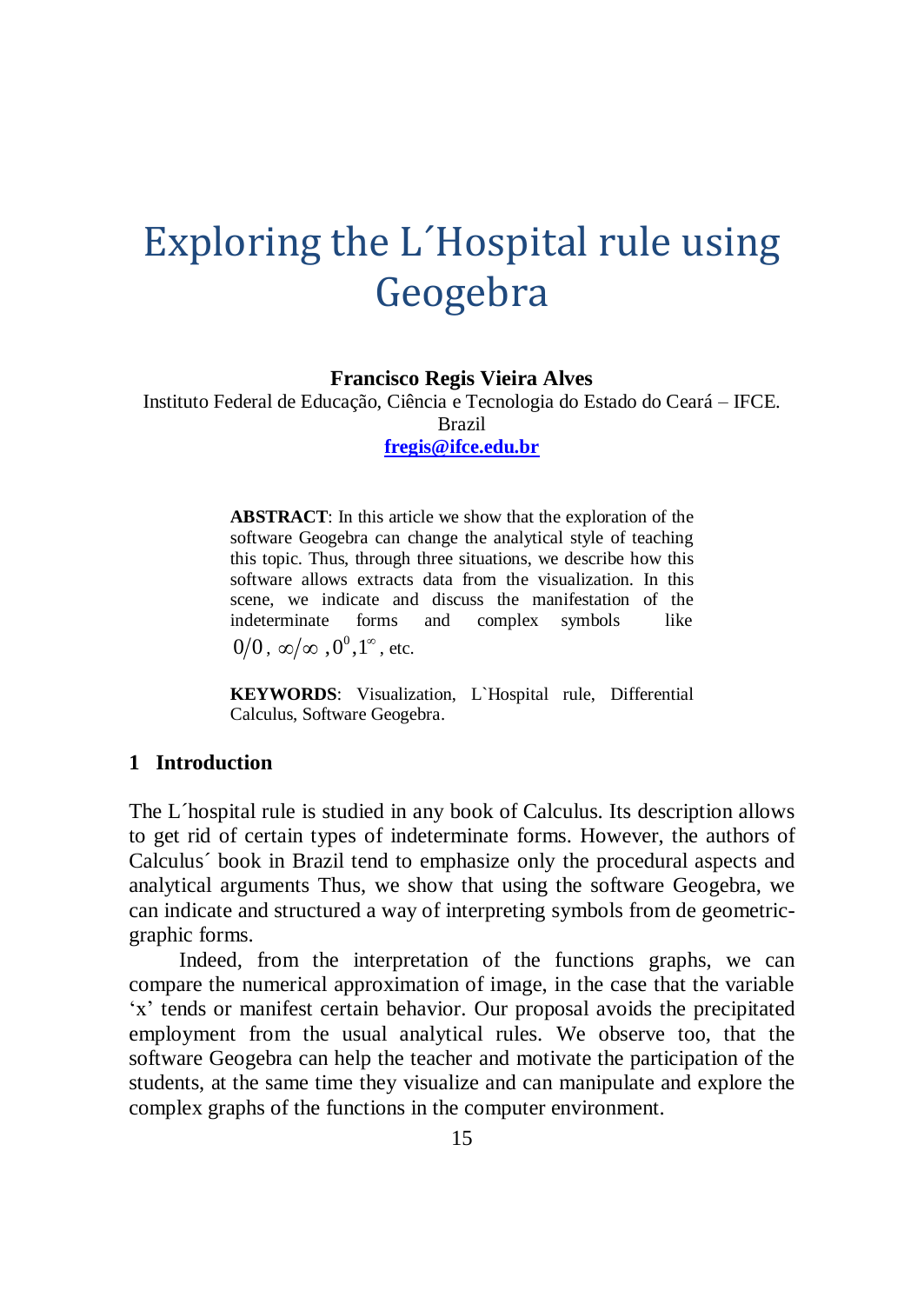### **2 Manifestation of undetermined forms**

In this section, we discuss the manifestation of undetermined forms. The style used by the authors of the books in Brazil is characterized by the emphasis of the algebraic description of the some classes of limits.

In fact, we find symbols, like  $\frac{0}{0}, \frac{\infty}{\infty}, 0^0, 0^\infty, 1^\infty$ , , etc. The problem is restricting the manner of teaching these symbols in academic environment only in the formal style. We accentuate that the statements below avoid to indicate one single mode or argument for the resolution. When write "?" in the limit below, we desire to leave to the student decide the point at which the rule must be check. Then, we see the first situation.

Situation I: Decide the nature of the limit indicated by 2  $\lim_{x\to 2} \frac{\ln(1 + \text{sen}^2(x))}{2x^2}$  $\rightarrow$ ? 2  $\text{sen}^2(x)$ *x* and indicate a point which we have an indeterminate form.

Comments: Based on the graph to the left side, we conclude that 2 2  $ln(1 + sen^2(x))$  0  $\frac{2x^2}{2}$   $\rightarrow$   $\frac{1}{0}$  $\textit{sen}^2(x)$ *x* , for values  $x \rightarrow 0^+$  (fig. 1-I). On the other hand, we see that 2 2  $ln(1 + sen^2(x))$ 2  $sen^2(x)$ *x* may exist, because the oscillation of the graph tends to decrease, for large values of the 'x'. Thus, it make sense to use L´Hospital rules indicated by the limits 2  $\lim_{x\to 0^+} \frac{\ln(1 + \textit{sen}^2(x))}{2x^2}$  $\lim_{x\to 0^+}$  2  $\textit{sen}^2(x)$ *x* or 2  $\lim_{x\to\infty}\frac{\ln(1+sen^2(x))}{2x^2}$  $\lim_{x\to+\infty}$  2  $\textit{sen}^2(x)$ *x* . We observe that : 2 2  $\frac{1}{2} \sec^{x} 2x^2$ <br>  $\frac{2 \sec^{x} 2 \csc^{2}(x)}{2 \sec^{2}(x)}$  $\frac{2\text{sen}(x)\cos(x)}{1 + \text{sen}^2(x)}$  =  $\frac{\text{sen}(x)\cos(x)}{1 + \text{sen}^2(x)}$  =  $\frac{\text{sen}(x)\cos(x)}{1 + \text{sen}^2(x)}$  $\frac{1}{x} = \frac{(1 + \text{sen}^2(x))}{4x} = \frac{\text{sen}(x)\cos(x)}{2x(1 + \text{sen}^2(x))}$  $\frac{1}{x}$ <br>*sen*(x) cos(x)  $f' = \frac{2\text{sen}(x)\cos(x)}{(1 + \text{sen}^2(x))} = \frac{\text{sen}(x)\cos(x)}{x}$  $\frac{f'}{g'} = \frac{(1 + \text{sen}^2(x))}{4x} = \frac{\text{sen}(x)\cos(x)}{2x(1 + \text{sen}^2(x))}$ . We write that  $\lim_{x \to 0^+} \frac{sen(x)cos(x)}{2x(1 + sen^2(x))} \to 0$  $\lim_{x\to 0^+} \frac{x}{2x(1 + \text{sen}^2(x))} \to 0$  $sen(x)cos(x)$  $\frac{\partial P(x,y)\partial O(x)}{\partial x(1 + \sin^2(x))}$   $\rightarrow \frac{0}{0}$ . Based on the figure below, we perceive that the indeterminate persists. In fact, we se from the graphic below that both *f* ' e g' through the origin, however, we can't decide which one is closer to

the point (0,0) (fig. 1-I). We proceed our analyses with the following:  
\n
$$
\frac{sen(x)cos(x)}{2x(1+sen^2(x))} = \frac{cos^2(x) - sen^2(x)}{2(1+sen^2(x)) + 4x \cdot sen(x)cos(x)} \rightarrow \frac{1}{2}.
$$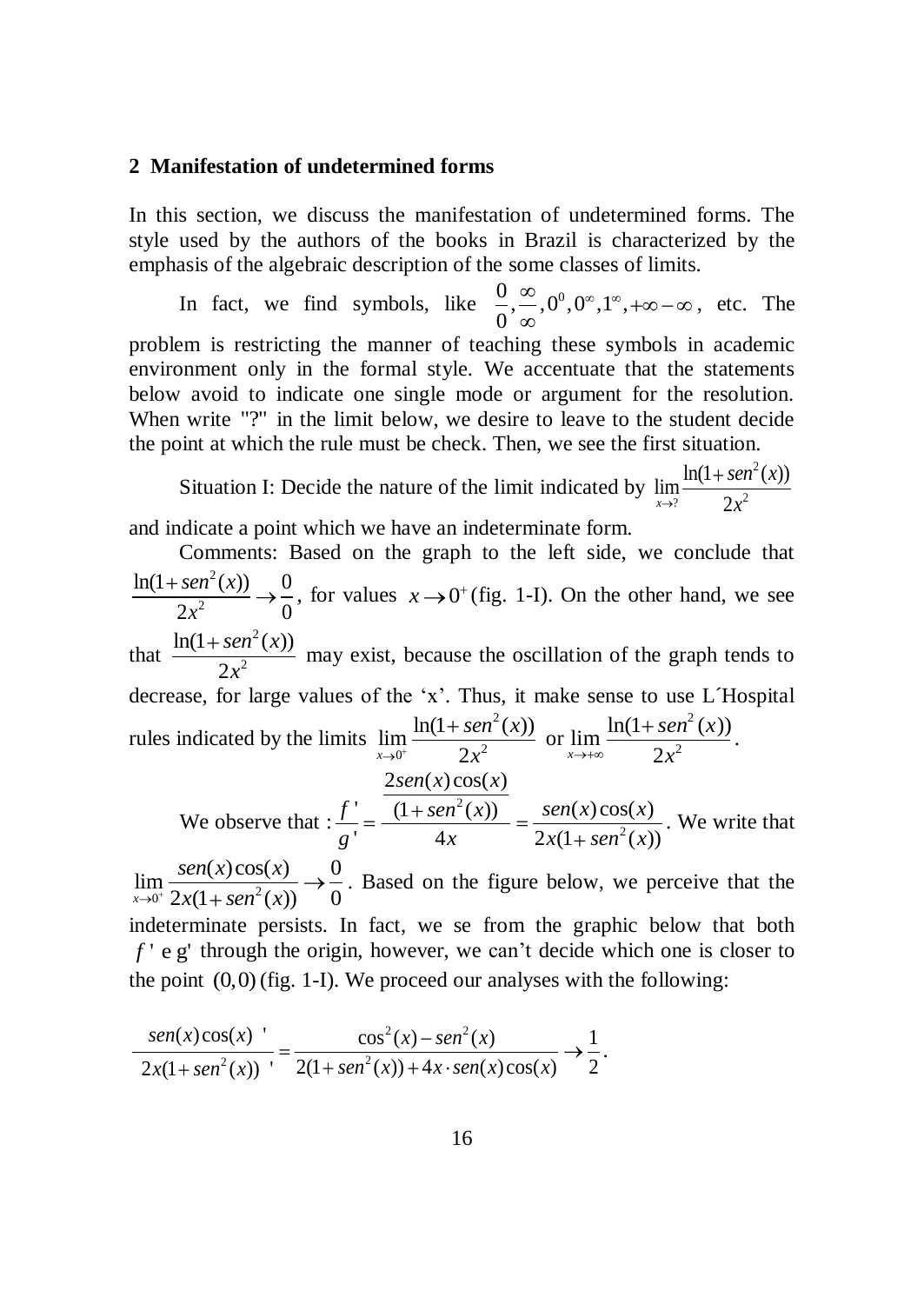This value allows compare the analytical results with the assumptions that we produced, from a preliminary examination of the graphs. Arrows indicate the direction of the movement performed on the graph and the locus of the  $0/0$  appears.



**Fig. 1.** Manifestation of an indeterminate form  $0/0$  from a geometric-graphic frame

Situation II: Decide the nature of the limit indicated by  $\lim_{x \to a} (1 + \text{sen}(4x))^{\cot g(x)}$  and indicate a point which we have an indeterminate ? *x* form.

Comments:

Comments:<br>In this case, we consider  $h(x) = f(x)^{g(x)} = (1 + \text{sen}(4x))^{\cot g(x)}$ .

Based on the graph below, we see that the indeterminate form is the type 1 In fact, for the values  $x \rightarrow 0^+$ , we write that  $(1 + \text{sen}(4x)) \rightarrow 1$  and  $\cot g(x) \rightarrow +\infty$ . So, we visualize the manifestation and the locus of an indeterminate form in the geometric-graphic nature.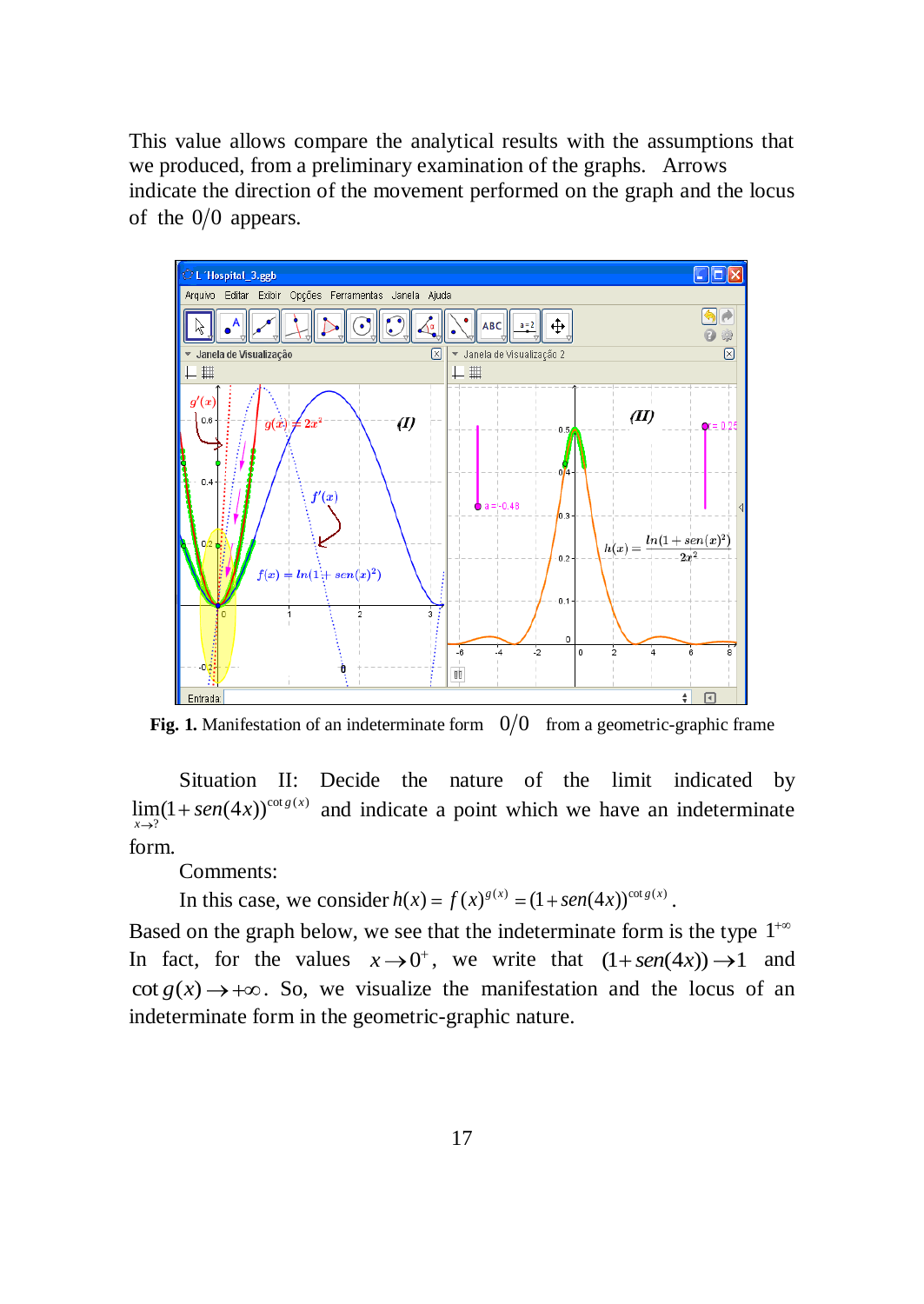We note that the conjectures produced by the visualization on the graph should be compared with the dates in analytical form. Arrows indicate the dynamic movement.



**Fig. 2.** Manifestation of an indeterminate form  $1^{\infty}$  from a geometric-graphic frame

So, we write the following expression, by elementary propriety following  $\exp$ <br> $\frac{\cos(x) \cdot \ln 1 + \sin(4x)}{2}$ So, we write the following expression, by elementary propriety<br>  $(1 + \text{sen}(4x))^{\cot g(x)} = e^{\frac{\cos(x) \cdot \ln 1 + \text{sen}(4x)}{\text{sen}(x)}} = e^{p(x)}$ . This argument is standard in the book´s Calculus in Brazil. We observe that the expression andard in the book's Calculus in Bra<br>  $(x) = \frac{\cos(x) \cdot \ln(1 + \sin(4x))}{\cos(x)} \stackrel{x \to 0^+}{\to} \frac{1 \cdot (0)}{0}$  $\frac{+ \text{sen}(4x)}{(x)} \stackrel{x \to 0^+}{\to} \frac{1 \cdot (0)}{0}$ *<sup>x</sup> x sen x p x*  $\frac{\ln(1 + \text{sen}(4x))}{\text{sen}(x)} \stackrel{x \to 0^+}{\to} \frac{1 \cdot (0)}{0}$ . So, by this argument, we pass to another indeterminate form. We localize a neighborhood in origin (0,0) and perceive another section of the graph. By fig. 2-II, we indicate and conjecture that the value expected is  $e^{p(x)} \stackrel{x \to 0^+}{\to} e^4$ . Thus, by the L`Hospital rule, we write: Thus, by the L`Hosp<br>  $(x) \cdot \ln(1 + \text{sen}(4x)) + \cos(x) \cdot 4\cos(4x) / (1 + \text{sen}(4x))$  $\frac{\cos(x)}{\cos(x)}$ Thus, by the L`Hosp<br>  $\text{gen}(x) \cdot \ln(1 + \text{sen}(4x)) + \cos(x) \cdot 4\cos(4x) / (1 + \text{sen}(4x))$ 

$$
\begin{array}{c}\n\hline\n\text{cos}(x) & \text{and, en virtue that expression,} \\
\text{cos}(x) & \text{f(x)} & \text{f(x)} \\
\hline\n\text{cos}(x) & \text{f(x)} & \text{f(x)} \\
\hline\n\text{cos}(x) & \text{f(x)} & \text{f(x)} \\
\hline\n\text{cos}(x) & \text{f(x)} & \text{f(x)} \\
\hline\n\end{array}
$$

 $cos(x)$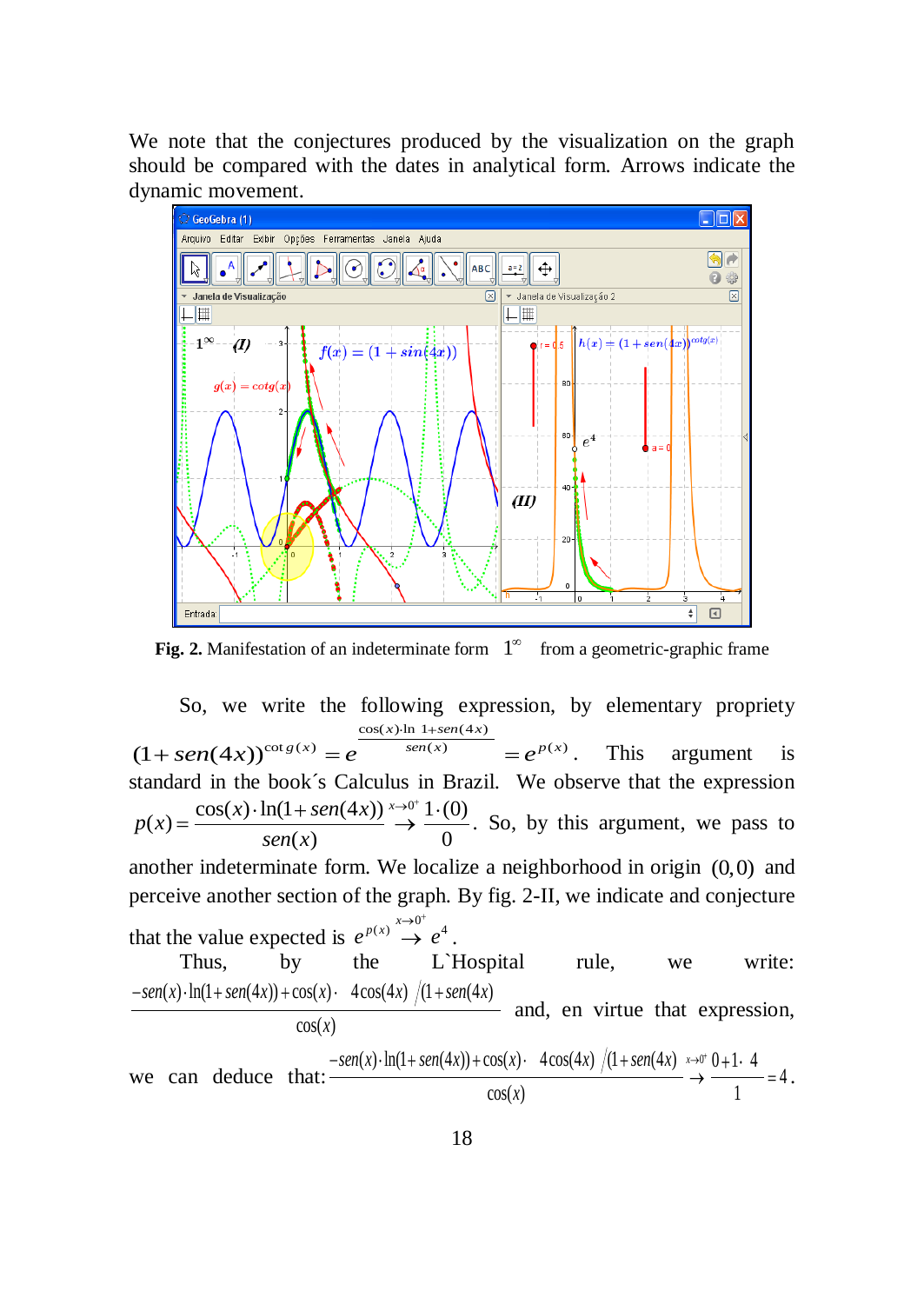Finally, we confront the dates observed in the beginning (fig. 2) of discussion with this dates in the analytical form.

Situation III: Decide the nature of the limit indicated by 2 ?  $\cos 1$ lim  $lim_{x\to?}$   $sen(x)$  $x^2$ ·cos  $1/x$  $\frac{\partial}{\partial x}$  and indicate a point which we have an indeterminate form.

Comments: With the support in the fig. 3, we can predict that the type of the indeterminate form is like  $0/0$ . While that the limit indicated by  $(*)$ 2  $\lim_{x\to 0} x^2 \cdot \cos 1/x$  /sen(x) when 'x' tends to 0 exist (fig. 3-I). If we write the expression  $f'/g'$ , like predict the rule, we can conjecture that the limit doesn't exist (fig. 3-II), because the oscillation of your image in axe Oy.



**Fig. 3.** With the help of the software, we can visualize the case where we can't use de L´Hospital rule and the locus of the indeterminate form manifested

In the last situation, we must write  $\lim_{x\to 0}$  $\lim_{x\to 0} \frac{2x \cdot \cos \frac{1}{x} + \sin \frac{1}{x}}{\cos(x)}$  $x \cdot \cos \frac{1}{x} + \sin \frac{1}{x}$ *x* and use another argument or analytical property. This class of situation can avoid the

unconscious use of L`Hospital rule and alert the students. The students must